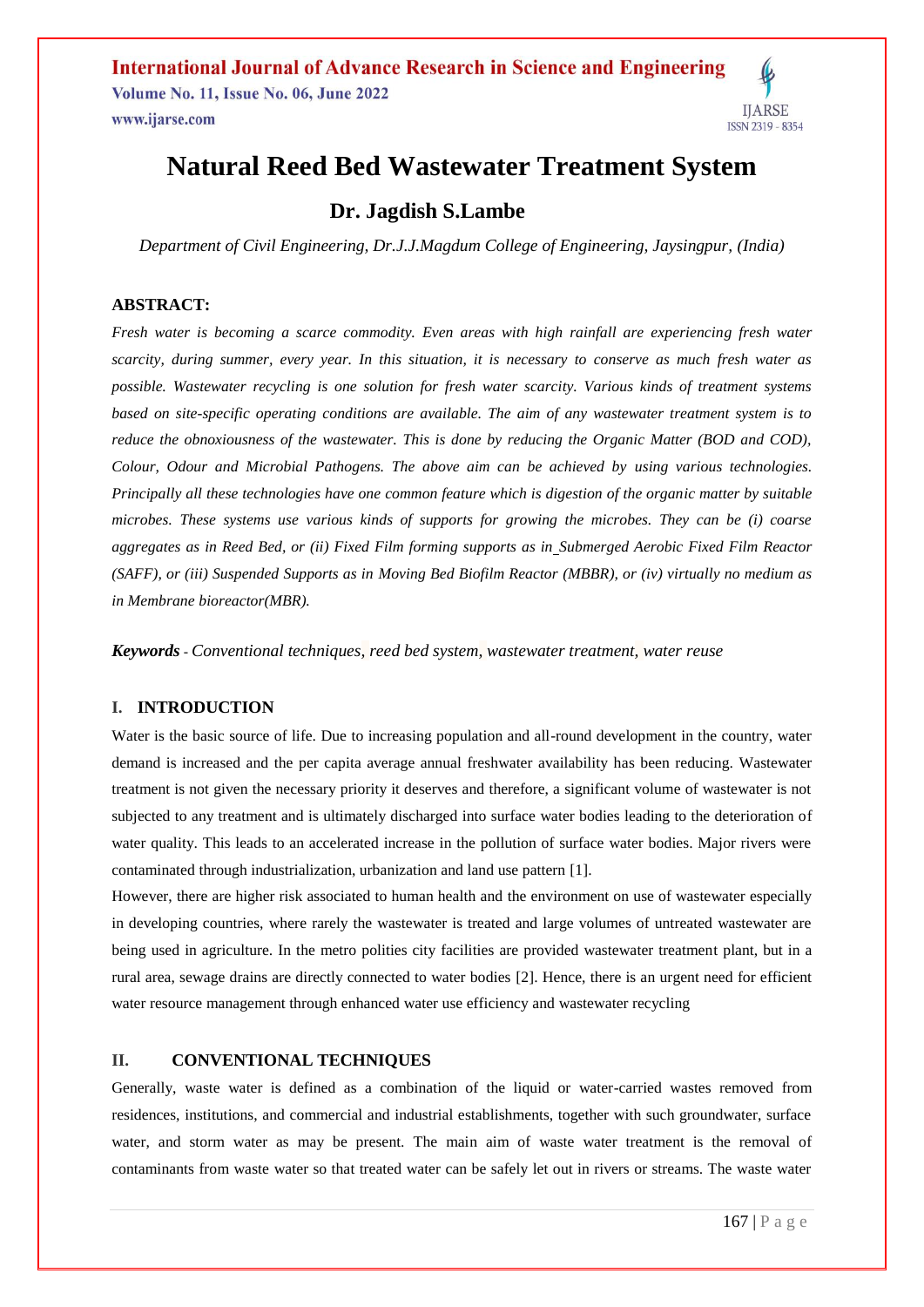# **International Journal of Advance Research in Science and Engineering**

**Volume No. 11, Issue No. 06, June 2022** www.ijarse.com



treatment is carried out in three states: (1) Primary treatment– to remove suspended solids, odour, colour, and to neutralise the PH, (2) Secondary treatment – a biological treatment of effluents obtained from primary treatment to remove BOD of waste water and (3) Sludge disposal – to remove the solids as much as possible and stabilise the solids into stable products. There is a great possibility for waste water treatment in India. The sanitary or municipal wastewater from an urban population of roughly 45 million people in India is systematically collected through sewers [3]. The estimated wastewater volume thus collected is nearly 1137.5 million gallons per day  $(MGD)$  or  $179361 \text{m}^3/\text{day}$ .

#### **III.INTRODUCTION TO REED BED SYSTEMS**

Fresh water is becoming a scarce commodity. Even the areas with high rainfall are experiencing fresh water scarcity, during summer, every year. In this situation, it is necessary to conserve as much fresh water as possible. Wastewater recycling is one solution for fresh water scarcity. Reed Bed System, a simple, userfriendly method of wastewater treatment. It does not require complex setups or high energy or complex instrumentation. Maintaining such systems is very easy, as it does not need highly trained manpower and complicated equipment. Conventional wastewater treatment systems on the contrary, are essentially complicated and require lot of energy for aeration, complex equipment and trained manpower for maintenance. Thus, Reed Bed System is a clean, economic and eco-friendly method of domestic sewage treatment as an alternative to the conventional systems.

Reed Bed System is the artificial wastewater treatment system consisting of shallow ponds or channels which have been planted with aquatic plants, and which rely upon natural, biological, physical and chemical processes to treat wastewater. It typically has impervious clay or synthetic layer and engineered structures to control the flow direction, water level and liquid retention time. These plants can be used to treat variety of wastewaters including urban run-off, municipal, industrial, agricultural and acid mine drainage[4]. Reed beds have positive characteristics of a natural wetland and can also be controlled to eliminate the negative aspects of natural wetlands. There are two basic types of reed beds, viz., free water surface reed bed and subsurface reed bed. Salient Features are i) fit it and forget it system ii)No foul odors iii)No flies and mosquitoes iv)Picturesque garden like appearance v) No need of electricity for aeration vi) No mechanical moving parts, hence very low maintenance and no replacement cost vii) The treated water can be recycled for industrial use, for agriculture, aquaculture or ground water recharge. There are more than 100 such Natural Reed Bed systems operative in India and a few thousand the world over.

#### **IV. METHODOLOGY AND DESIGN**

Reed Bed System employs natural principles for treatment of domestic sewage. Specially selected plants are made to combine their aeration strength with highly efficient microbial cultures. The treated water can be recycled or reused for low end uses like irrigation, toilet flushing etc.

The design of the entire Reed Bed System will be kept very simple, practical and as low maintenance as possible. The wastewater is brought to a suitable site. A tank or a pit of suitable dimension is constructed - the dimensions depend on the site conditions and volume of the wastewater to be treated. The tank or pit is lined by soling-PCC or LDP lining. If necessary, other types of civil structure can also be made into the treatment tank.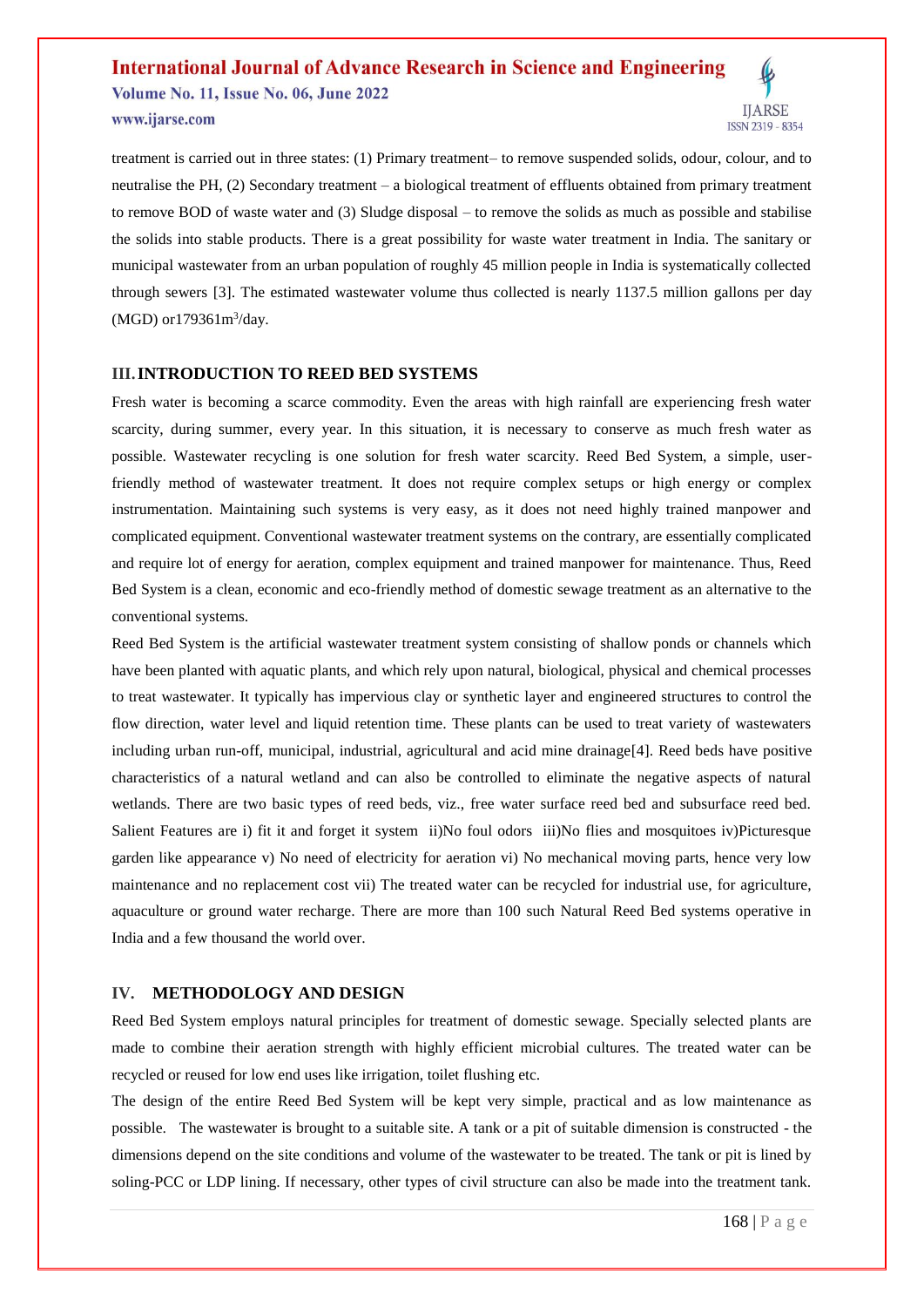#### **International Journal of Advance Research in Science and Engineering Volume No. 11, Issue No. 06, June 2022 IIARSE** www.ijarse.com ISSN 2319 - 8354

The tank is filled with coarse mixture of high porosity, efficient sewage treating bacteria and supporting media. Specially selected acclimatized plants are then planted. The roots of these plants form an association with the bacteria to give effective sewage treatment. This system remains functional for many years with very low maintenance. It looks like a beautiful flowering garden and not like ugly smelly aerosol spewing. The treated water can be taken out from the polishing pond - in this case from their wastewater collection Sump Well with the help of suitable pump. Passed through simple filtration system and then used for irrigating the local landscape as subsurface irrigation. This subsurface irrigation will also be part of the treatment. The entire system will take approximately 3 months to construct and the plants will take another 3-6 months to stabilize, grow tall and flourish with dense growth. Once the system is well established then the plants will naturally grow and regenerate with minimum maintenance and supervision.



"Fig.1.Schematic Diagram for The Nature Based waste water Recycling System"

### **V. ADVANTAGES & DISADVANTAGES OF REED BED OVER CONVENTIONAL SYSTEM**

Reed beds are low-cost technology; it is easy to construct, operate, and maintain. It also has ecological values [5]. They need not require any machineries and electricity treatment under gravity. Constructed wetlands were